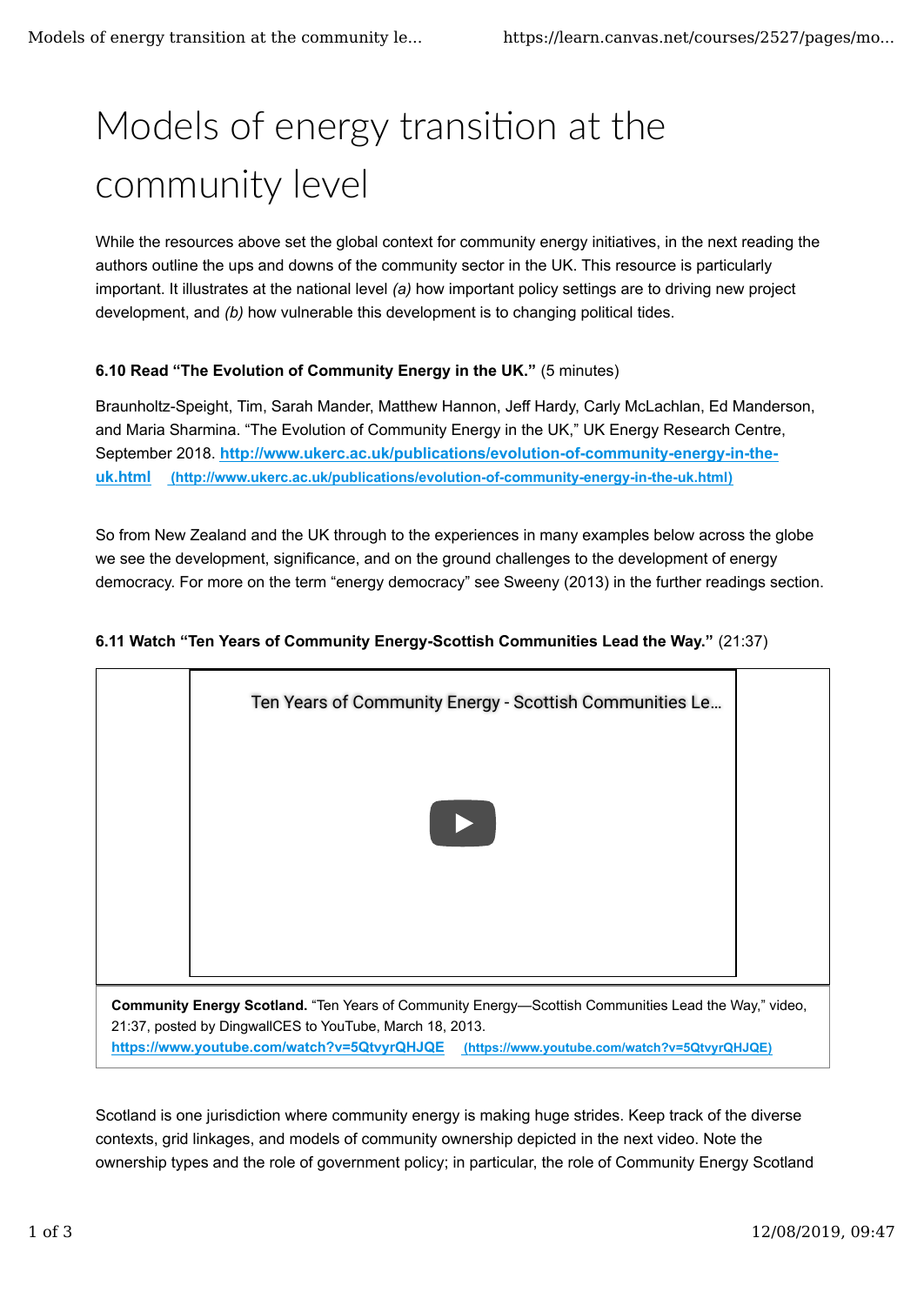and the strategic array of functions this Scotland-wide intermediary organization fulfills to advance community energy.

In 2015, Hawaii passed legislation committing the State to achieve 100% renewable power by 2045. An energy transition underway at that time met with challenges, and integrating household solar into the grid became a major difficulty. This video (produced months before the Governor signed off on the 100% renewable legislation) illustrates the challenges: managing the technical requirements of the grid (back up storage, reliability, infrastructure costs, upgrades) and the competing interests at play in the scaling up of these technologies

### **6.12 Watch "Utility vs. Homeowners over Solar Power."** (4:34)



### **6.13 Watch "Tesla Powerwall 2."** (9:53; watch first 9:53 minutes)